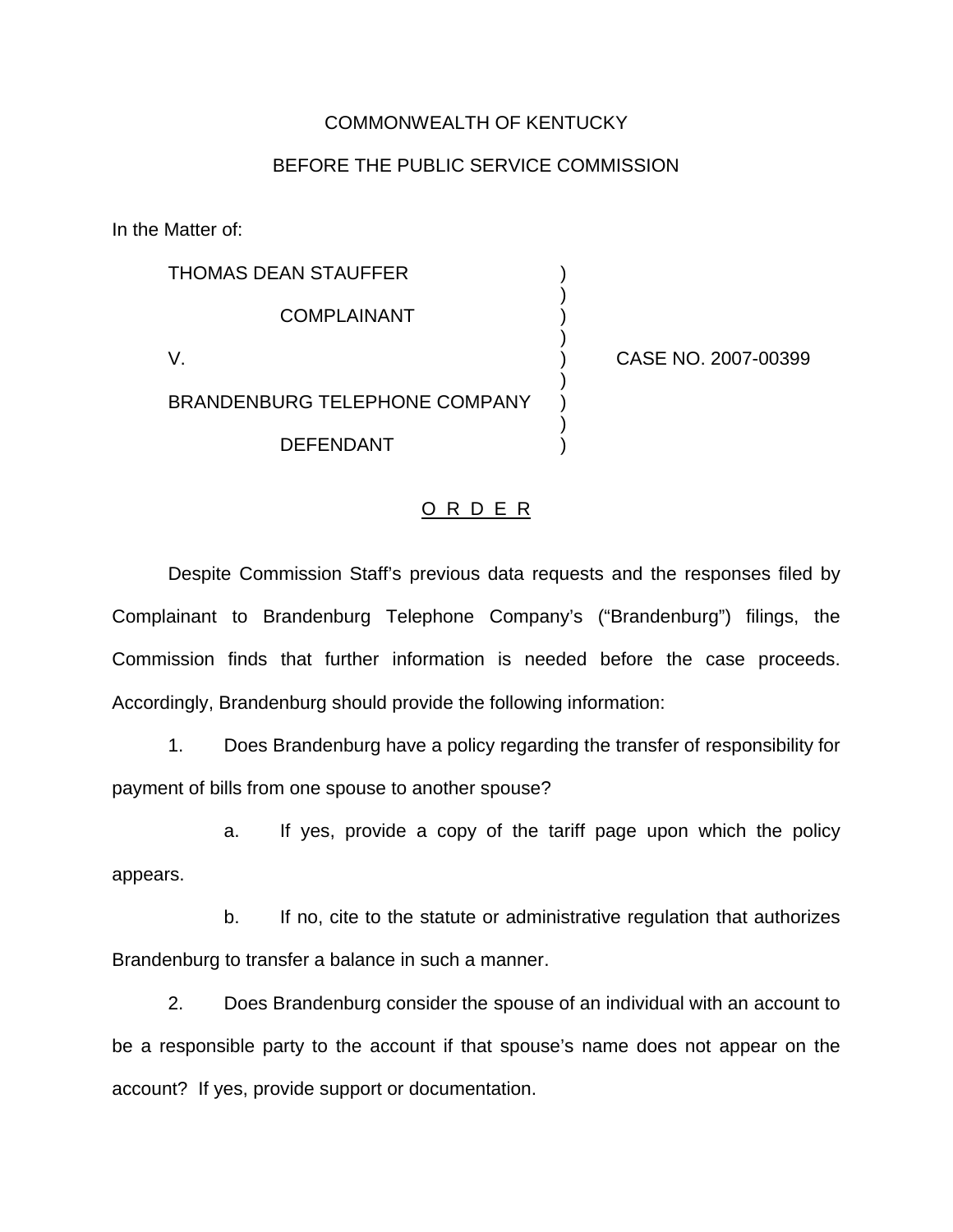3. What is the minimum amount the unpaid balance must reach before Brandenburg initiates an action in a court of law for the recovery of the unpaid balance?

4. What is the minimum amount of time that a balance must remain unpaid before Brandenburg initiates an action in a court of law for the recovery of the unpaid balance?

5. What methods, besides filing actions in courts of law, does Brandenburg utilize to collect past-due accounts? Discuss the responses in detail with cites to the supporting authority including, but not limited to, tariff pages, statutes, and administrative regulations.

6. Is it Brandenburg's understanding that it can disconnect service at one address for an unpaid debt incurred at another address? If yes, explain in detail how this action does not conflict with 807 KAR 5:006, Section 14(f).

7. How frequently does Brandenburg file actions in court to collect unpaid debts of residential customers? What is the status of the customer's account after a ruling from the court?

8. Commission Staff has learned that Brandenburg has filed an action in small claims court in Meade County seeking to recover from both Ms. Stauffer and her son the unpaid debt that is the subject of this case. In the event Brandenburg is successful in one or both of its actions for collection, would the unpaid debt be removed from Complainant's bill? Explain your answer.

IT IS THEREFORE ORDERED that:

1. The information requested above shall be provided in the following manner:

-2- Case No. 2007-00399